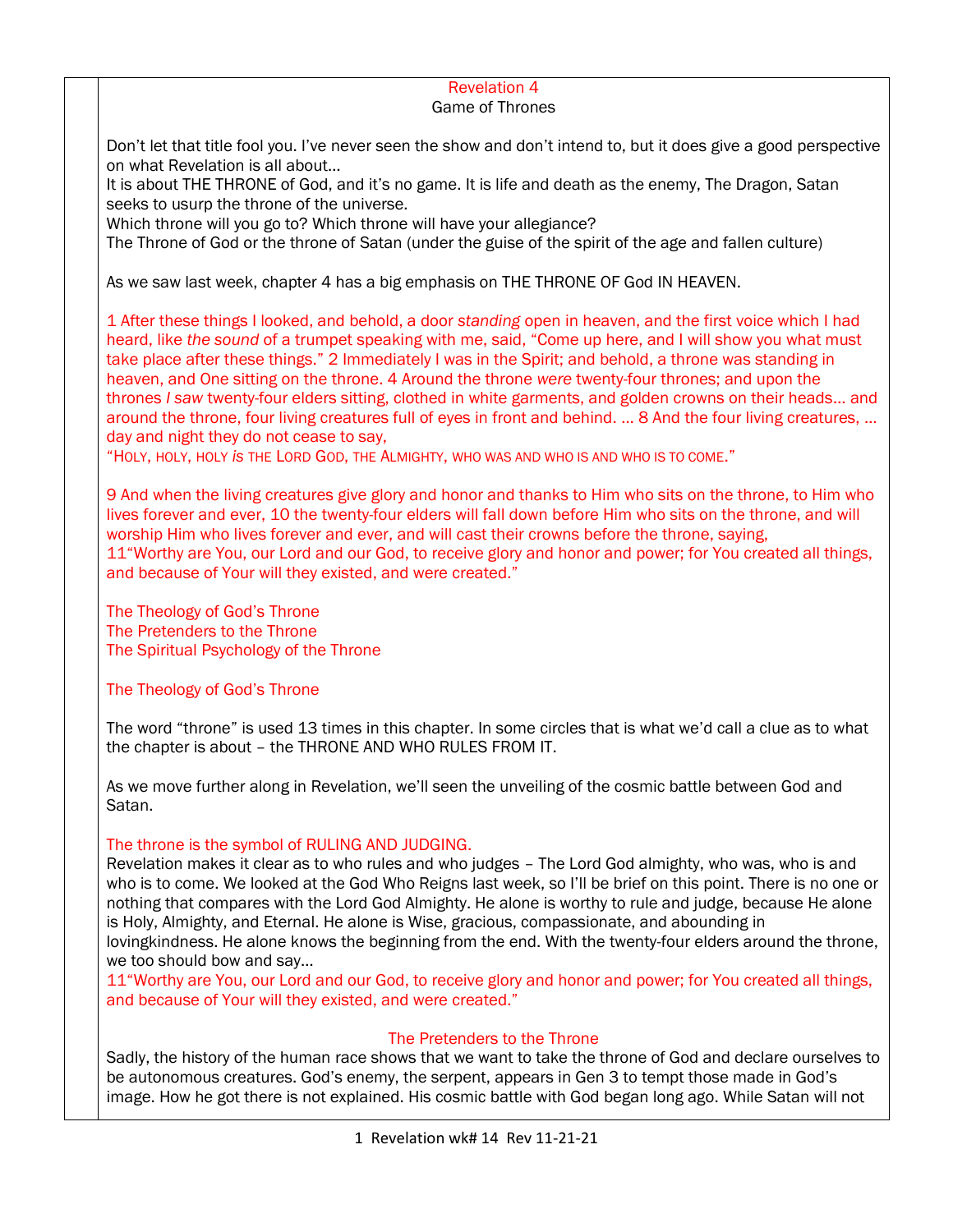be allowed to enter the "new earth", he was allowed to enter and do his work in the garden. Revelation will reveal how it plays out and how Christ conquers once and for all.

Satan was the first to rebel against God, and he is always seeking to recruit others to his rebellion. The original sin in the Garden was that of seeking to make oneself equal with God. This self-deification has been the source of all our sin and sorrow.

#### PRINCIPLE #!: EACH GENERATION MUST DECIDE TO WHICH THRONE IT WILL BOW – God's or Man's

There is a reason why the word and image of a throne is used over 40 times in Revelation. It reminds us of the ongoing reality of a real-life cosmic Game of Thrones that is going on in the world. This will become clearer as we get further along, but foundation is being laid here in ch 4-5.

The questions at stake are, "Who will be worshipped as King of Kings? Who is worthy to receive glory and honor and power?"

The answer is either God or someone/something else – Man or Satan. The CREATOR or the creature. The two thrones represent two very different paths and two different sets of consequences.

Worshipping at the throne of God leads to intimacy with Him and power for overcoming in the face of testing, trials, and tribulations. It results in the blessings that belong to those who conquer:

# SEVEN PROMISES TO THE ONE WHO CONQUERS IN CHRIST'S LETTERS TO THE CHURCHES

To the one who conquers…

- ◆ Rev 2:7 I will grant to eat of the tree of life, which is in the paradise of God.
- ❖ Revelation 2:11: he will not be hurt by the second death.
- ❖ Revelation 2:17: I will give some of the hidden manna, and I will give him a white stone, with a new name written on the stone that no one knows except the one who receives it.
- ❖ Revelation 2:26–28: to him I will give authority over the nations, and he will rule them with a rod of iron, … even as I myself have received authority from my Father. And I will give him the morning star.
- ❖ Revelation 3:5: will be clothed thus in white garments, and I will never blot his name out of the book of life. I will confess his name before my Father and before his angels.
- ❖ Revelation 3:12: I will make him a pillar in the temple of my God. Never shall he go out of it, and I will write on him the name of my God, and the name of the city of my God, the new Jerusalem, which comes down from my God out of heaven, and my own new name.
- $♦$  Revelation 3:21: I will grant him to sit with me on my throne, as I also conquered and sat down with my Father on his throne.

### Overcoming is a result of regularly praising God who is on THE THRONE.

Babylon, a.k.a. ROME represents The PRETENDERS who say that worshipping at the throne of the creature rather than the CREATOR is the way to find or express yourself and march to a different drummer. It is actually the outcome of those who "have ears but DO NOT hear".

Worshipping the idols of creation – either Man, or those that are manmade- is a manifestation of rebellious unbelief. It is a challenge to the authority of the One on the throne, and that challenge may express itself in cultic, political, and economic terms. (Friesen- Imperial Cults p.209)

This Idolatrous creature-oriented worship brings a different result. ROMANS 1

18 For the wrath of God is revealed from heaven against all ungodliness and unrighteousness of men who suppress the truth in unrighteousness, 19 because that which is known about God is evident within them; for God made it evident to them.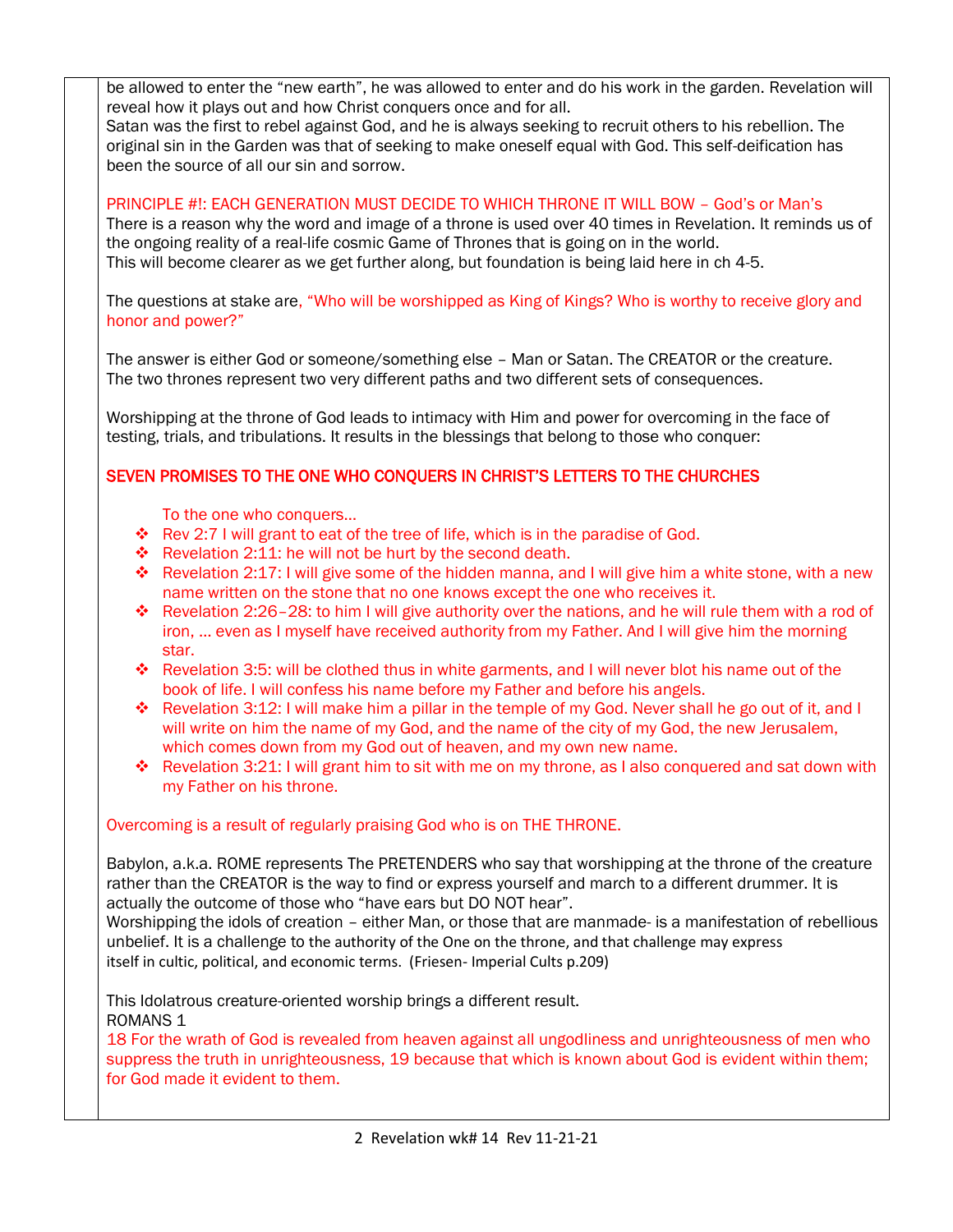21 For even though they knew God, they did not glorify Him as God or give thanks, but they became futile in their speculations, and their foolish heart was darkened. 22 Professing to be wise, they became fools, 23 and exchanged the glory of the incorruptible God for an image in the form of corruptible man and of birds and four-footed animals and crawling creatures. (DID NOT WORSHIP HIM)

24 Therefore God gave them over in the lusts of their hearts to impurity, so that their bodies would be dishonored among them. 25 For they exchanged the truth of God for a lie and worshiped and served the creature rather than the Creator, who is blessed forever. Amen.

26 For this reason God gave them over to degrading passions; for their women exchanged the natural function for that which is unnatural, 27 and in the same way also the men abandoned the natural function of the woman and burned in their desire toward one another, men with men committing indecent acts and receiving in their own persons the due penalty of their error.

28 And just as they did not see fit to acknowledge God any longer, God gave them over to a depraved mind, to do those things which are not proper,

We become like what we worship.

If we worship the Almighty, wise, sovereign, holy, gracious creator God, then those traits will form and shape us.

If we worship the frail, fickle, proud, self-centered, petty, corrupt, power hungry, creature, then those traits will form and shape us.

Now I need to explain some things that will become clearer as we move through this book. The issue of whose throne will we bow to is crucial for our daily lives. It is an issue of theology, faith, and practice, even if doesn't always look like it. It may look like an issue of culture or politics, but there is a theological root. POLITICS IS DOWNSTREAM FROM CULTURE AND CULTURE IS DOWNSTREAM FROM THEOLOGY.

EVERY ISSUE OF SIGNIFICANCE IS ROOTED IN THEOLOGY i.e., what we believe about God and how He has spoken to us.

It may look like a political issue when it is really a theological issue. God was there first. The secular world demands that we cede the terrain to them and their theology of unbelief, as if it were somehow neutral.

There are four key areas where God has instituted clear guidelines for human flourishing – the value of life, the family (marriage, sexuality/gender), the church /worship, and the State. When we veer from God's Word in those areas or we mix them up, then we create a disordered society.

God WAS THERE FIRST. He instituted those domains, so when it becomes necessary to discuss current implications regarding those areas, we are NOT meddling in "politics". We are dealing with religious issues. For years Christians have been accused of getting "too political" when addressing certain issues. The reality is that they are engaging with the intersection of competing religious worldviews, which are played out in a political realm.

We must decide WHICH THRONE WE WILL BOW TO - the one where God sits and reigns over all or the one where MAN SITS and seeks to usurp the place of God. The church faces an enemy that will use human government and the social forces of education, media, and entertainment in its battle against the kingdom of God. In battling the kingdom of God, the attacks are made against the church, for that is where the authority of the Lord God Almighty is recognized.

Societies have suffered when churches remained silent when they should have spoken up. Two examples…

 EX: for many years, far too many Christians and churches were silent on the issues of life and human dignity. As a result, we saw racism flourish in the culture because those created in the image of God were treated as less than human.

 EX: for years Christians and churches were silent about the sexual and moral revolution and its consequences – unwanted pregnancies. As a result, the unborn, created in the image of God, were/are treated as less than human so they can be killed.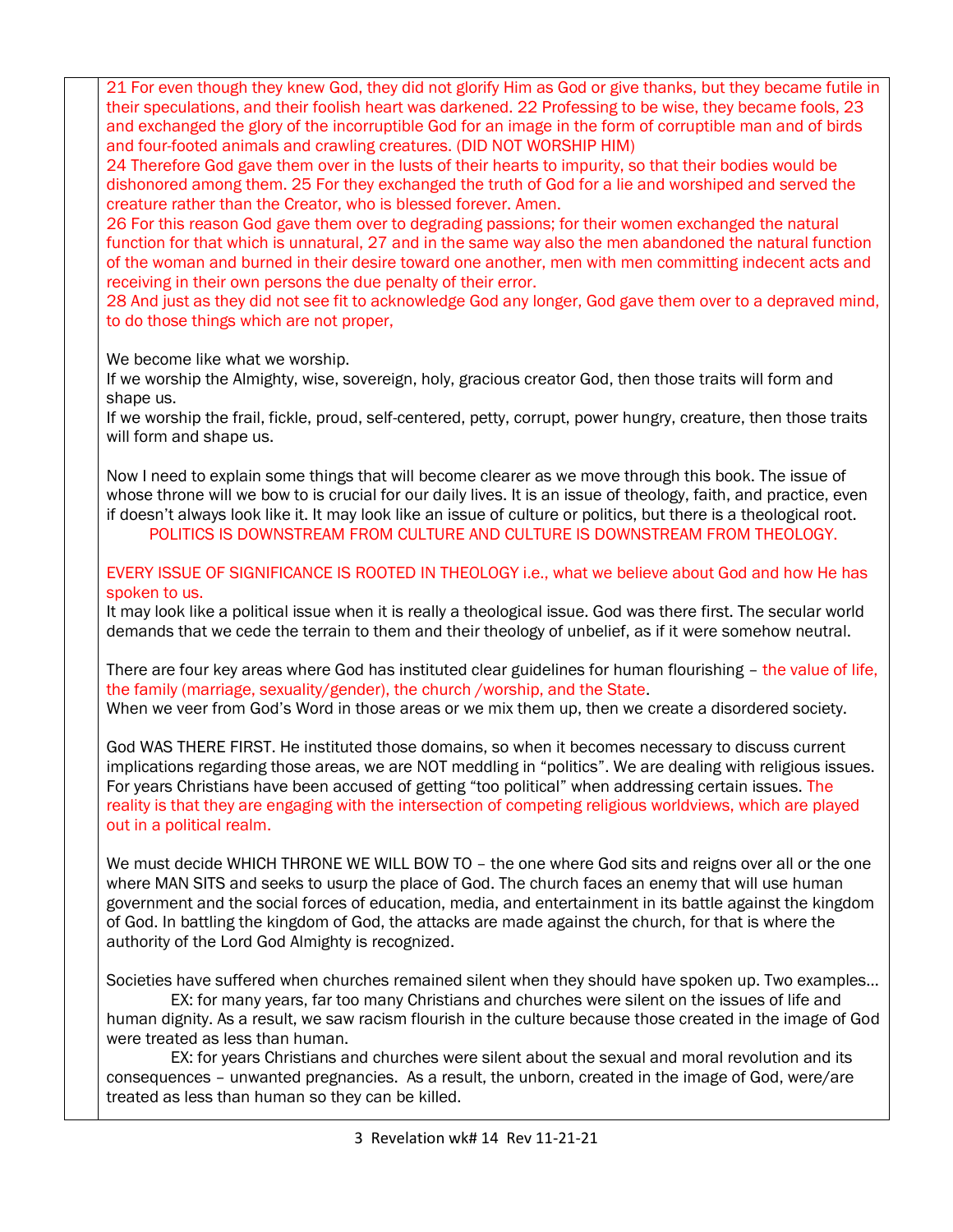When the church ceases to speak into issues with biblical truth and wisdom, some other voice will speak. It is a voice of the enemy as he intrudes into God's domain under the guise of "politics or social issues." Sadly, IT IS A VOICE that becomes more and more authoritarian.

# AUTHORITARIANISM IS THE DEFAULT MODE OF FALLEN HUMANITY

 "Little Napoleon Complex" – just give someone a bit of power and he/she will seek to expand it and enjoy lording it over you.

Ex: WE SAW this in France each time we had to renew our papers to remain in the country.

This is true in the church, the state, the REC leagues, schools, and all the alphabet agencies of governments – DMV, FBI, FDA, CIA, CDC, WHO, POTUS, SCOTUS, GOP, DNC, PRC, G7, WEF, NEA,

Authoritarianism is the essence of the spirit of the age. It may be as simple as a man and woman in a garden wanting to be like God, or a brother killing his brother out of jealousy, or a brother deceiving a brother and his parents to gain advantage or any number of biblical examples. It may look like the Egyptians, the Philistines, the Assyrians, the Babylonians, the Greeks, the Romans, the Pharisees, monarchs, a feudal system, a caste system, The Redcoats, Mao's Little Red Book, the hammer and sickle, the brown shirts, white hoods, Jim Crow, a new deal, the great society, The Inquisition, The Moral Majority, unelected bureaucrats, or the so called enlightened alphabet Elites who want to tell us how to run our lives.

It is a play book that is brought out in every generation and every culture. You see it with kids in a sandbox and adults at work or at play or and the family or in politics.

Every culture has its own manifestation of authoritarianism or some sort of pecking order that seeks to rule. It will manifest itself among children and prison inmates

It is simply the rejection of The Sovereign authority of God himself who is our creator, and he alone has the right to rule. We'll see it clearly unveiled in Revelation 12 and 13 as the dragon seeks to destroy the child.

If we remove God from the equation, then the state will creep into as many areas as we allow it.

# The Spiritual Psychology of the Throne

It is good for our souls to meditate on this Heavenly Vision for we were made to know and worship God. In doing so we get a right understanding of God and of ourselves. We see that we are limited and are not autonomous.

There is a great relief in knowing our limitations because it keeps us from trying to fill a role for which we are not competent. We are not equipped to be God. We don't have the mental, emotional, or psychological bandwidth to run the universe.

Herein lies the problem for modern man. In seeking to be God and trying to redefine the world in our own image, we get overwhelmed. This is especially true today when everyone is doing the same thing and they are demanding that we all bow to their identity and version of reality.

EX: Charlie Kirk -Nov 15<sup>th</sup> [https://www.americanprogress.org/article/lgbtqi-members-of-generation-z](https://www.americanprogress.org/article/lgbtqi-members-of-generation-z-face-unique-social-and-economic-concerns/)[face-unique-social-and-economic-concerns/](https://www.americanprogress.org/article/lgbtqi-members-of-generation-z-face-unique-social-and-economic-concerns/)

82 percent of Gen Z respondents reported feeling so sad that nothing could cheer them up to some degree in January 2020, compared with 64 percent of Millennials, 46 percent of Gen X, and 30 percent of Baby Boomers.

Gen Z – least religious and most depressed generation. I propose that there is a correlation between the two.

When you reject God, then you or someone or something else will try to take His place, and whatever or whoever that is cannot pull it off. The result is angst, despair, feeling out of sorts. You're trying to play God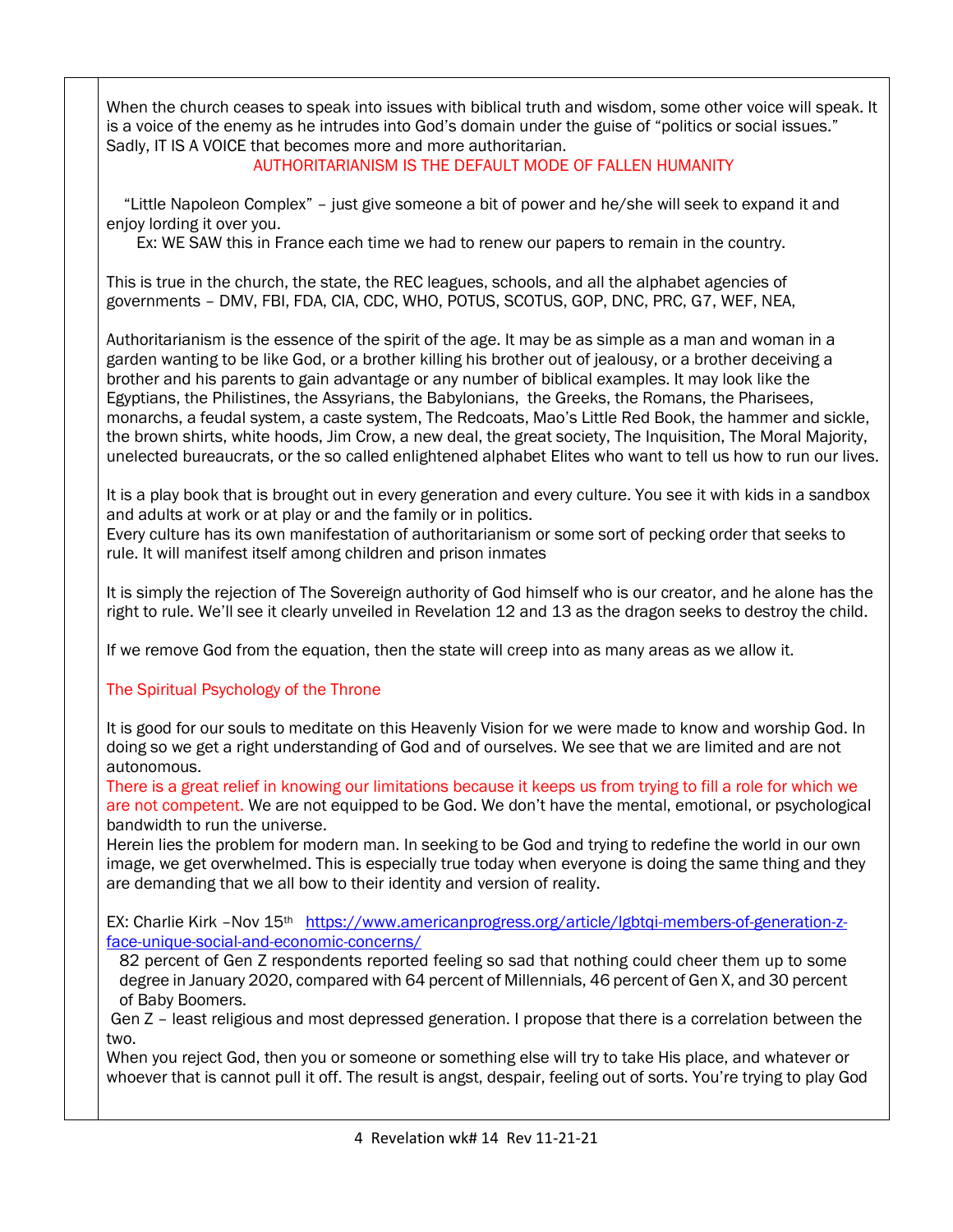and you just don't have the skill set to do it. It's a horrible feeling when you realize that you're in over your head.

 EX: (all illustrations break down…) Spring of 2005 I had taken a job as Assist Pastor of a larger church in Gainesville Ga. During my first couples of weeks, I was invited to play in a golf tournament with a group of men from the church, and praise God that they were very gracious.

It was scheduled to be about 78 holes in one day. I was no golfer, having played a full round maybe once in my life. I was teamed up with some men who actually knew how to play. I was in WAY OVER MY HEAD, and it was a miserable day. I had no business trying to do that. I was not competent, and it was impossible to fake it. I wanted the earth to open up and swallow me.

 The only thing that kept me from despair was knowing that my identity and value is in Christ, and not in my ability to meet the expectations of others. God is still on the Throne even when I embarrass myself.

# PRINICPLE: #2

### IF YOU WANT TO EXPERIENCE TRUE HUMAN FLOURISHING, YOU MUST COME TO THE THRONE AND WORSHIP THE CREATOR.

FIRST of all, it means coming to know Christ as savior and Lord. Jesus sets us free from the burden of trying to be God when we admit our need and trust in Him.

Secondly, staying power requires Prayer Power, particularly the Prayer of Praise. Praise is good for the soul because we were made for God and His glory.

"God inhabits the prayers of His People" Ps 22:3 "Sing for joy in the LORD, you righteous ones; Praise is becoming to the upright.. Ps 33:1"

\*\*30 Day Challenge: INCORPORATE the praise sections of Revelation 4 into your personal time with God, especially in times of trial and tribulation.

#### Staying power requires a right perspective of who is in CONTROL.

God is in control, not man, not Satan, not Babylon. Even though at times it may seems like God has lost His grip on things, He is working His sovereign eternal will. If we don't know that, then it is hard to persevere.

Life looks different when viewed from an eternal heavenly perspective. It is this perspective that has led God's people to say over the years,

"Take my life and let it be, consecrated Lord to Thee; Take my moments and my days, Let them flow in endless praise."